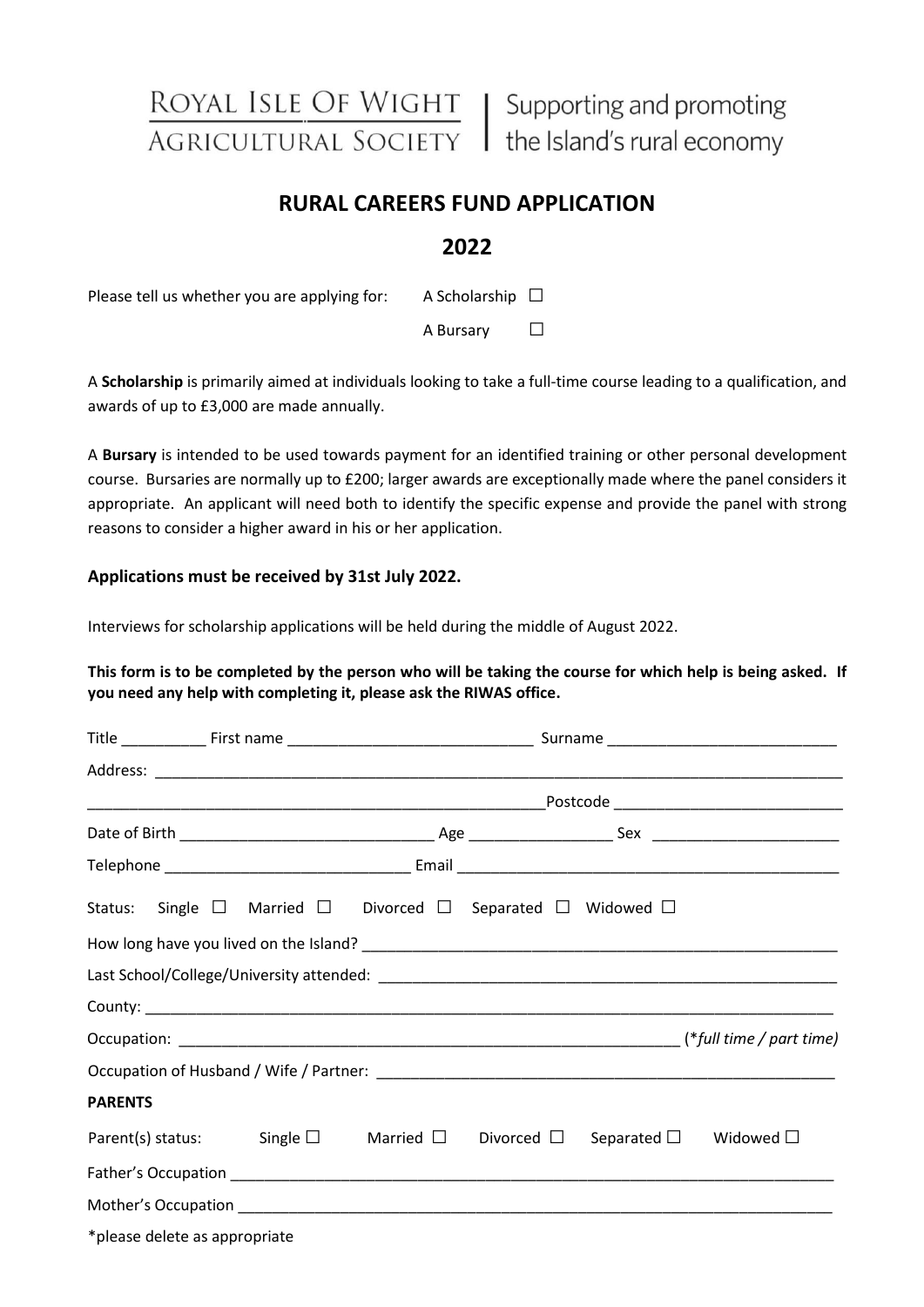Please understand that selection for both Scholarships and Bursaries is competitive and the panel considering applications can only consider your application on the information that you give us. Bearing that in mind, please answer the following questions as fully as you can.

**The information that we ask you to include is for guidance only; we are interested to know as much as you can tell us about the course and your aims and ambitions.** 

**Feel free to use separate pages, rather than just the spaces on this application form.** 

**Letters of support, although not essential, will be welcomed by the panel and will be considered with your application.** 

#### **1. Tell us about the course or activity that you wish to study**

Please include: where are you going to study this course or activity, how long is the course, is it full time or how many days per week is it, when will you start, what qualification will this give you.

### **2. Tell us why you want to do this course or activity, and what you hope will follow on from it**

Please include: how does this course or activity fit into your plans for the future, how does this fit into our charitable aim (to add value to the Isle of Wight's farming and land-based industries by offering financial support to help young people gain relevant qualifications or skills).